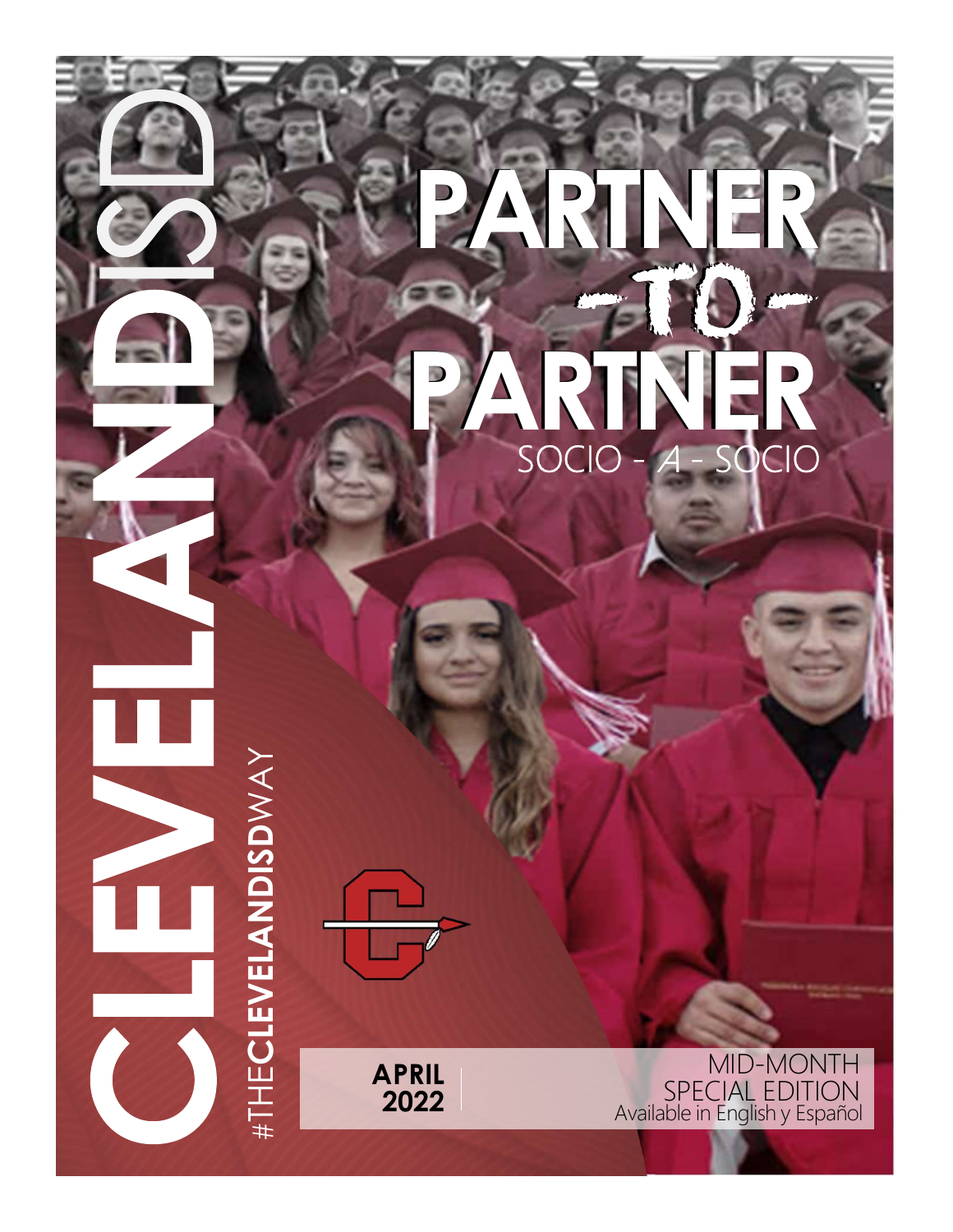## **PARTNER to PARTNER** APRIL 2022 CLEVELAND ISD

# **APRIL 2022**<br>UME **1** ISSUE 7 VOLUME 1 ISSUE 7

### MESSAGE FROM THE SUPERINTENDENT

#### THE POWER OF A PARTNERSHIP

I want to take this time to reiterate that we are a community and that it takes all of us as partners to ensure the success of our children. Partner to Partner. Working together to build a stronger community.

A community is a group of people living in the same place or having a particular characteristic in common. It is a place where people know each other, rely on each other, and understand the connection among all within. Although each community consists of individual members and families, everyone works collectively towards a common goal that benefits the community.

That is how I see our school district. We are a community. We work **together** toward a common goal of providing a quality education for our children. We work together to show our investment in our students. We work **together** to attain success.

To attain success, we need teachers to prepare and deliver meaningful and



engaging lessons. We need administrators to set lofty goals, monitor progress, and guide teachers in the right direction. We need secretaries, custodians, and other staff members to Teachers<sup>)</sup> maintain our schools and support students, families, and classrooms in various ways. We need our elected leaders to provide a clear vision and the necessary Elected resources to deliver quality education and programming to our children. We need Students Cleveland **Cleveland Example 26 taxpayers and community leaders** to support, encourage, turnout and volunteer to Parents  $\sum$  help our students. And we need **parents** and **families** to be actively involved in our and children's education to show them how important it is to participate in the learning experiences provided in our schools. Remember, the students enrolled in Cleveland ISD Leaders  $\frac{1}{2}$  resources to delive

today are the leaders of Cleveland and Texas tomorrow!

I could go on and on mentioning different groups and individuals vital to the success of our community and our children. Ultimately, we need everyone. We need YOU! We need you to be a partner!

If you would like to take a more active role in ensuring the success of our children, reach out to one of our principals and sign up to volunteer at one of our campuses. Attend a PIE meeting or a theatrical production. You could even consider joining us as an employee or a substitute teacher. If you are already an employee of the district, start a club or after school activity, or, attend a sporting event or finearts event to show our students you care about them and are invested in their education. The section of the mediate of the matter of the part of the control of the matter of the section and the matter and the matter while the section of the point star, we need part of the part of the part of the part of the pa

No matter how you engage or the depth of your engagement, you are always setting the example for our students. You help make the Cleveland community strong and you help make it successful. There is pride in our community and each of us play a role in spreading that pride in the district. We are grateful

Again, thank you for your support. I look forward to seeing you at events throughout the district.

Sincerely,

Stephen W. McCanless Superintendent of Schools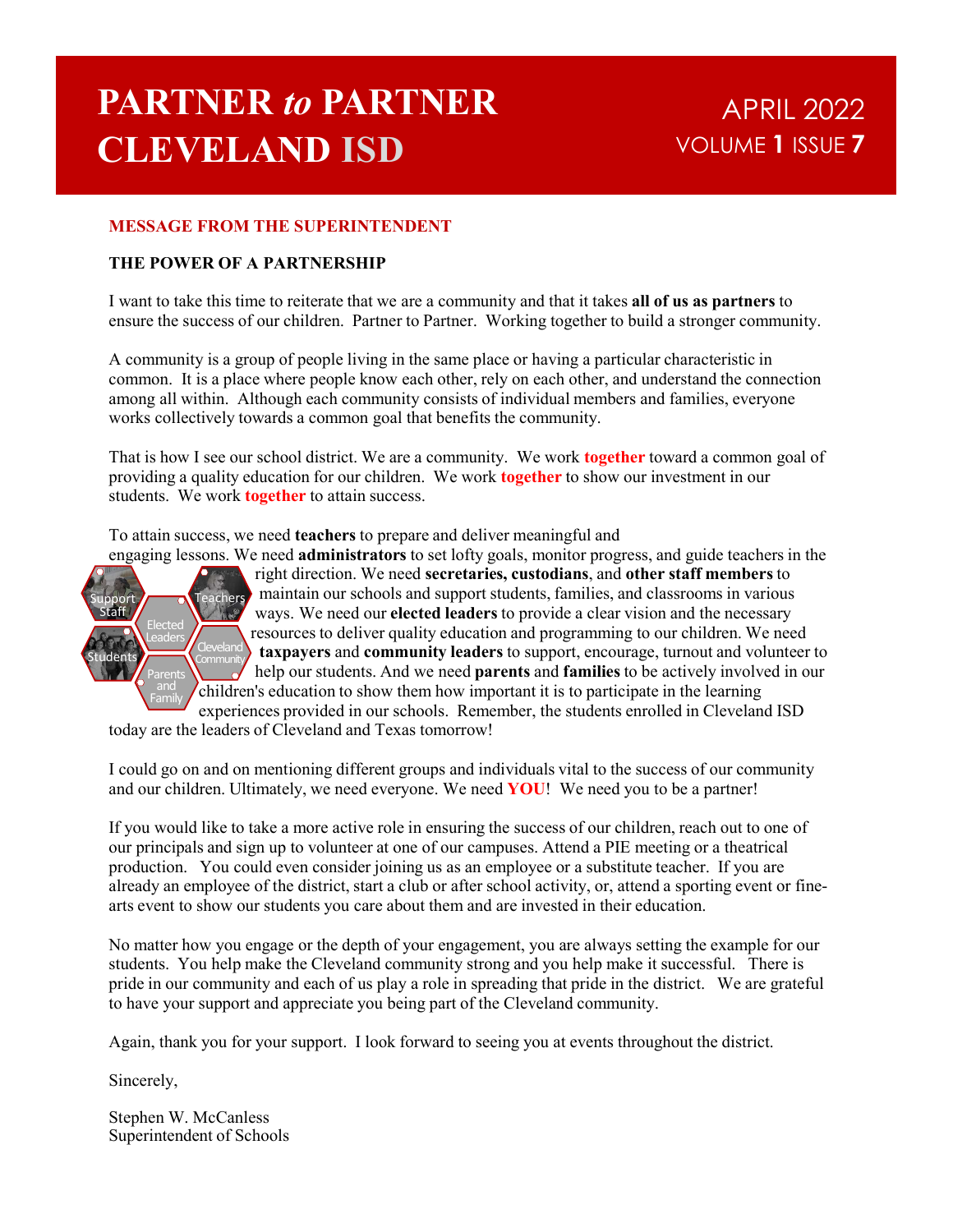### **HIGHLIGHTS**

**Building a strong partnership** is important to Pine Burr Elementary. On April 20, 2022 the school will recognize the parent volunteers who have helped throughout the school year. Claudia Thomas, the principal at Pine Burr stated, "It took the entire staff and the parent volunteers to make this a great learning environment for our students. When parents partner with us, we can accomplish anything!" S<br> **S**<br> **out the parent volunteers who have helped throughout the school year.**<br>
the parent volunteers who have helped throughout the school year.<br>
principal at Pine Burr stated, "It took the entire staff and the parent<br>
i **S**<br> **Chelsea** Thornock as Sally Find Burrow Chelsea Thornock as Sally The Thornock as Sally The Part Singleon Singleon Singleon Singleon Singleon Singleon Singleon Singleon Singleon Singleon Singleon Singleon Singleon Sin

## JTREACH



The Cleveland High School Tribe Theatre presents "You're a Good Man, Charlie Brown on April 29 (6pm), and April 30 (2pm). Written in 1967, the musical comedy is based on the characters created by cartoonist Charles M. Schultz and his comic strip Peanuts.

This production stars Jonathan Dixon as Charlie Brown, and Leno as Linus, Dulce Cabrera Mejia as Schroeder, Sophia Molina as Lucy, and

Peppermint Patty, Emily Borges as Marcie and Luis Romero as Pig Pen. Many of the talented thespians in the cast plan to continue studying music or theatre in college.

Chelsea Thornock as Sally. Finishing out the cast are Ellenor Ramirez as<br>
Peppermint Patty, *Emily Borges* as Marcie and *Luis Romero* as Pig Pen. Many of the talented<br>
thespians in the cast plan to continue studying music We hope you make time to attend this wonderful production and **show** you are invested in Cleveland ISD and support the fine arts. There are two showings, Friday, April 29 and Saturday April 30. Saturday is Family Day and for a small donation children can get their picture **UTREACH**<br>
The Cleveland High School Tribe Theatre presents "You're a Good M<br>
Charlie Brown on April 29 (6pm), and April 30 (2pm). Written in 196<br>
the musical comedy is based on the characters created by cartoonist<br>
This Snoopy and Charlie Brown!<br>"You're a Good Man Charlie Brown" will be the first musical



production to be presented on the new Cleveland High School stage.

## IMPORTANT DATES

FRIDAY April 15, 2022<br>Easter Holiday -- All CISD Schools and District Offices Closed

FRIDAY April 29, 2022 You're a Good Man Charlie Brown Cleveland High School Theatre 6:00pm

SATURDAY April 30, 2022 You're a Good Man Charlie Brown Cleveland High School Theatre 2:00pm (Family Day)

THURSDAY May 26, 2022 Graduation Douglass Learning Academy – Cleveland High School Gym 6:00pm

FRIDAY May 27, 2022 Graduation Cleveland High School – Sam Houston State University 1:00pm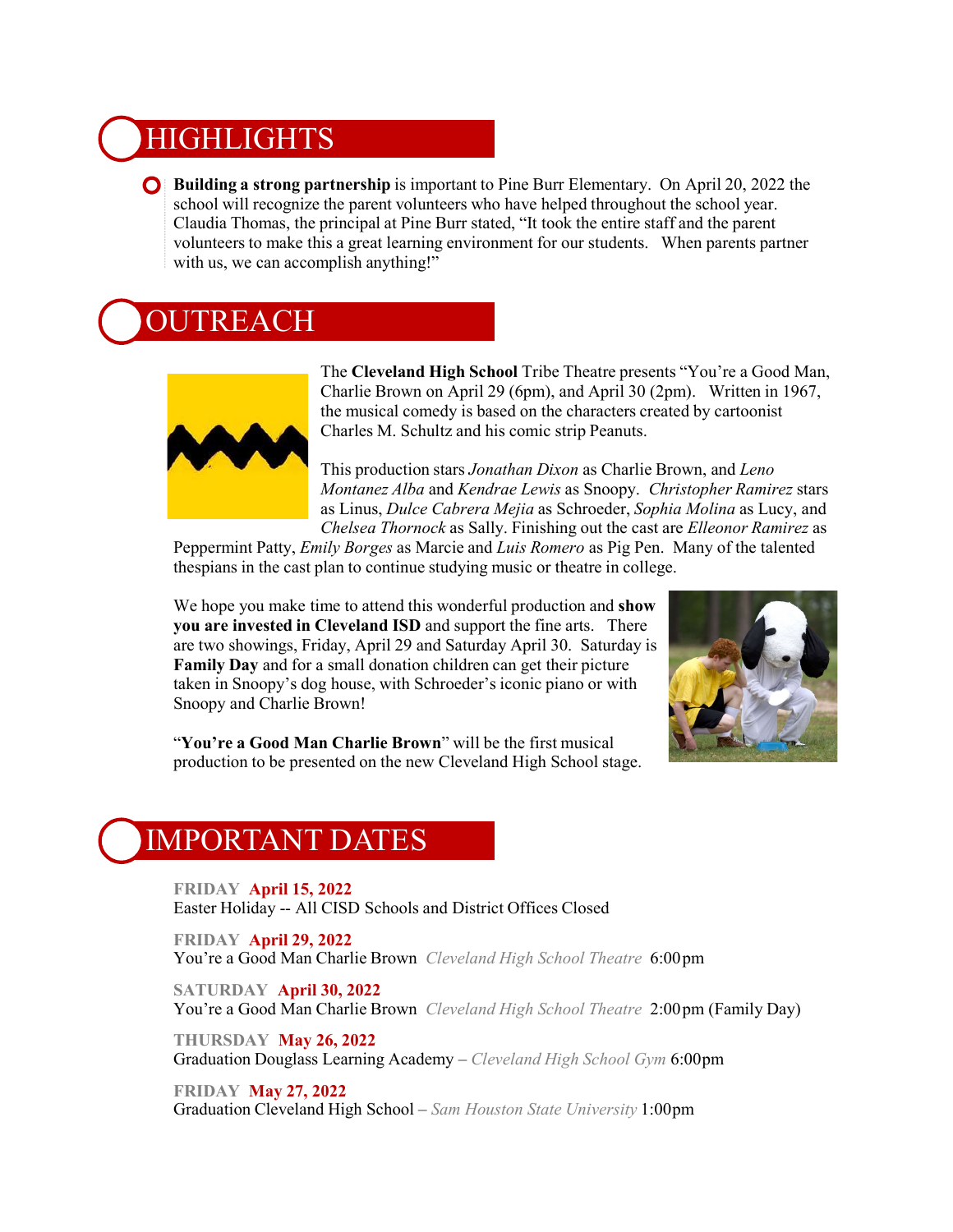# SOCIO - <sup>A</sup> - SOCIO CLEVELAND ISD

### MENSAJE DEL SUPERINTENDENTE

### EL PODER DE UNA ASOCIACIÓN

Quiero aprovechar este momento para reiterar que somos una comunidad y que todos somos socios para asegurar el éxito de nuestros niños. Socio a Socio. Trabajando juntos para construir una comunidad más fuerte.

Una comunidad es un grupo de personas que viven en el mismo lugar o que tienen una característica particular en común. Es un lugar donde las personas se conocen, confían unas en otras y entienden la conexión entre todos dentro. Aunque cada comunidad se compone de miembros individuales y familias, todos trabajan colectivamente hacia un objetivo común que beneficia a la comunidad.

Así es como veo nuestro distrito escolar. Somos una comunidad. Trabajamos juntos hacia un objetivo común de proporcionar una educación de calidad para nuestros niños. Trabajamos juntos para mostrar nuestra inversión en nuestros estudiantes. Trabajamos juntos para alcanzar el éxito.

Para lograr el éxito, necesitamos maestros que preparen y entreguen lecciones significativas y atractivas. Necesitamos administradores que establezcan metas elevadas, supervisen el progreso y guíen a los maestros en la dirección correcta. Necesitamos secretarias, conserjes y otros miembros del personal para



mantener nuestras escuelas y apoyar a los estudiantes, las familias y las aulas de varias maneras. Necesitamos que nuestros líderes electos brinden una visión clara y los recursos necesarios para brindar educación y programación de calidad a Profesoras nuestros niños. Necesitamos contribuyentes y líderes comunitarios que apoyen, Líderes electos // Estudiantes<br>
Comunidad estudiantes. Y necesitamos que los padres y las familias participen activamente en Padres y **1** a educación de nuestros hijos para mostrarles lo importante que es participar en las experiencias de aprendizaje que se brindan en nuestras escuelas. ¡Recuerde, los estudiantes matriculados en Cleveland ISD hoy son los líderes de Cleveland y Texas mañana! Exame to the method in the consideration of **Franchise** and to the considerar investion of the proporcionar una educación de calidad para metatros niños. **Trabajamos** juntos para mostara universita metatra inversion en mue

Podría seguir y seguir mencionando diferentes grupos e individuos vitales para el éxito de nuestra comunidad y nuestros niños. En definitiva, necesitamos a todos. ¡Te necesitamos! ¡Necesitamos que seas un socio!

Si desea desempeñar un papel más activo para garantizar el éxito de nuestros niños, comuníquese con uno de nuestros directores e inscríbase como voluntario en uno de nuestros campus. Asista a una reunión sustituto. Si ya es un empleado del distrito, inicie un club o una actividad extracurricular, o asista a un evento deportivo o de bellas artes para demostrarles a nuestros estudiantes que se preocupa por ellos y que está interesado en su educación.

No importa cómo participe o la profundidad de su compromiso, siempre está dando el ejemplo a nuestros estudiantes. Usted ayuda a que la comunidad de Cleveland sea fuerte y ayuda a que sea exitosa. Hay orgullo en nuestra comunidad y cada uno de nosotros juega un papel en difundir ese orgullo en el distrito. Estamos agradecidos de contar con su apoyo y apreciamos que sea parte de la comunidad de Cleveland.

Nuevamente, gracias por su apoyo. Espero verlos en eventos en todo el distrito.

Sincerely,

Stephen W. McCanless Superintendent of Schools